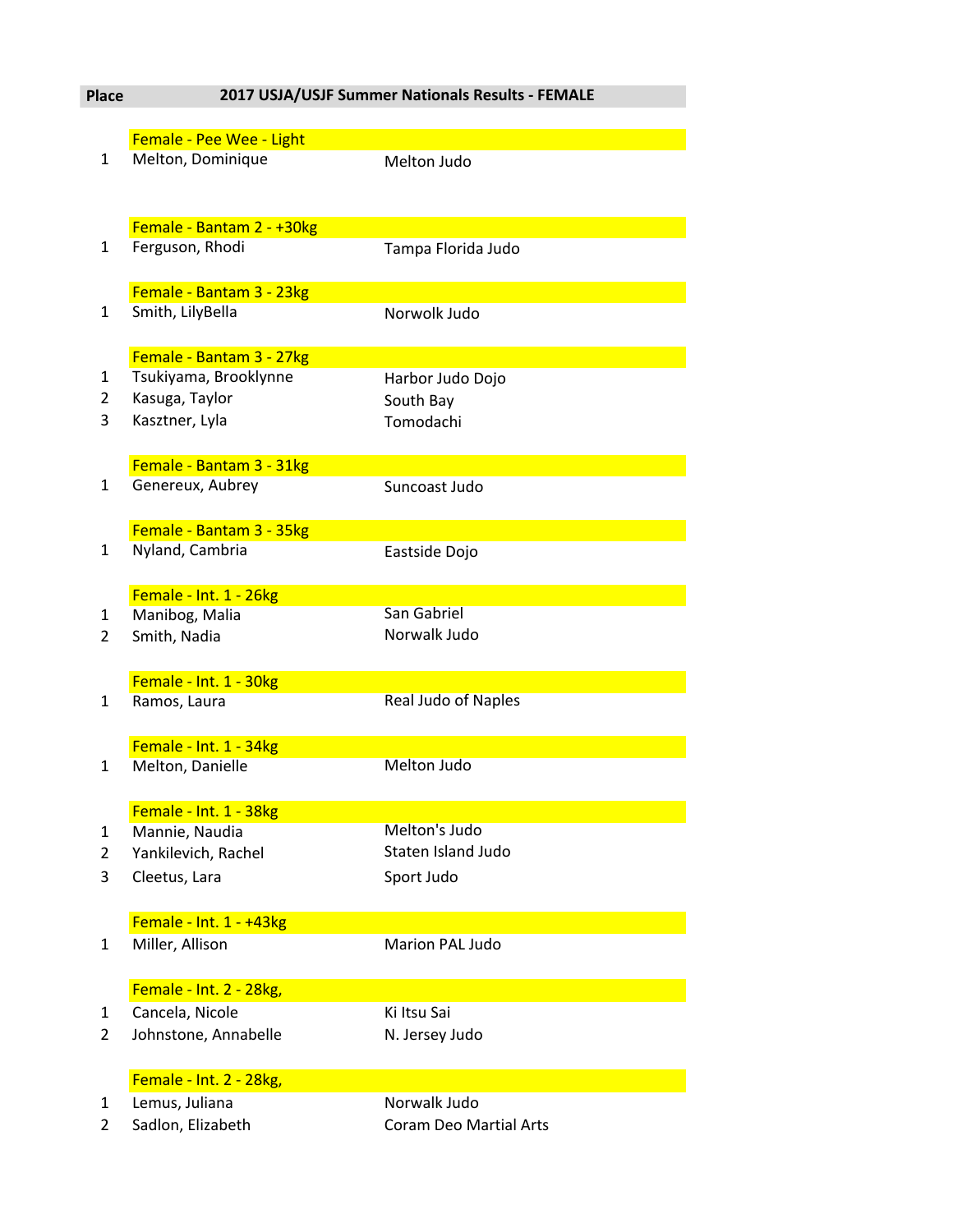| 3              | Mackay, Samantha         | Kolychkine Judo          |  |  |
|----------------|--------------------------|--------------------------|--|--|
|                | Female - Int. 2 - 42kg,  |                          |  |  |
| $\mathbf{1}$   | Fernandez, Viviana       | Ki Itsu Sai              |  |  |
| 2              | Cilenti, Gianna          | Kokushikai Judo          |  |  |
| 3              | Lopez, Samone            | Mojica                   |  |  |
|                |                          |                          |  |  |
|                | Female - Int. 2 - 47kg,  |                          |  |  |
| 1              | Jaspe, Emily             | Ki Itsu Sai              |  |  |
| 2              | Viernes, Roxy-Jolene     | Kodokan of Cape Coral    |  |  |
|                | Female - Int. 2 - 52kg,  |                          |  |  |
| $\mathbf{1}$   | Dominguez, Kaylee        | Riverview Judo           |  |  |
|                | Female - Int. 2 - +52kg, |                          |  |  |
| 1              | Gonzalez, Shavon         | Unaffilated              |  |  |
| 2              | Gilstap, Caroline        | Samusai Judo Assoc.      |  |  |
| 3              | Perez, Isabella          | Bushido Dojo of SI       |  |  |
|                |                          |                          |  |  |
|                | Female - Juv. A - 36kg   |                          |  |  |
| $\mathbf{1}$   | Waggoner, Maia           | Ki Itsu Sai              |  |  |
| 2              | Birkert, Luisa           | <b>Team Combat</b>       |  |  |
|                | Female - Juv. A - 44kg   |                          |  |  |
| $\mathbf{1}$   | Lemus, Ariana            | Norwalk Judo             |  |  |
| 2              | Bartish, Anne            | Chu to Bu Brasa          |  |  |
|                |                          |                          |  |  |
|                | Female - Juv. A - 53kg   |                          |  |  |
| 1              | Klingberg, Ashley        | Mayo Quanchi             |  |  |
| 2              | Nunez, Kiara             | Senshi Okami MA          |  |  |
| 3              | Velasquez, Juliana       | Panther Judo             |  |  |
|                | Female - Juv. A - 58kg   |                          |  |  |
| $\mathbf{1}$   | Han, Esther              | Han Judo Carbondale      |  |  |
| $\overline{2}$ | Adorno, Raelyn           | Senshi Okami MA          |  |  |
| 3              | Menendez, Arianna        | Tech Judo                |  |  |
|                |                          |                          |  |  |
|                | Female - Juv. A - 64+kg  |                          |  |  |
| $\mathbf{1}$   | Young, Leilani           | Panther Judo             |  |  |
|                | Female - Cadet - 48kg,   |                          |  |  |
| $\mathbf{1}$   | Garcia, Aimee            | Mojica                   |  |  |
|                | Female - Cadet - 57kg,   |                          |  |  |
| $\mathbf{1}$   | Cancela, Tasha           | Ki Itsu Sai              |  |  |
| 2              | Wright, Elizabeth        | <b>Barstow Judo Club</b> |  |  |
| 3              | Capron, Sofia            | Tohkon                   |  |  |
|                |                          |                          |  |  |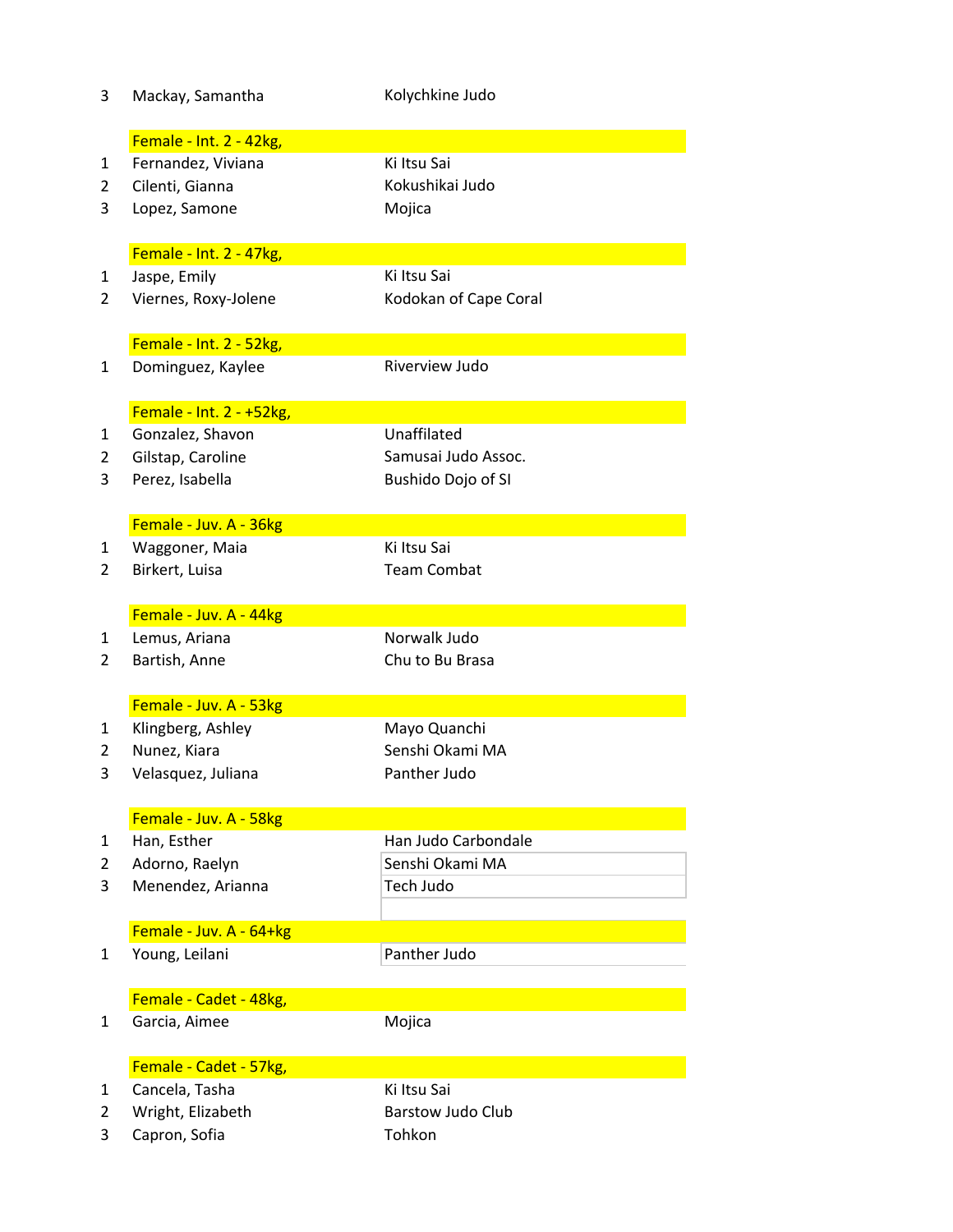|              | Female - Cadet - 63kg,                  |                              |
|--------------|-----------------------------------------|------------------------------|
| 1            | Cuesta, Anais                           | Falcon Judo Club             |
| 2            | Peercy, Taylor                          | <b>Tucson Dojo</b>           |
|              |                                         |                              |
|              | Female - Cadet - 70kg,                  |                              |
| 1            | Wagner, Hannah                          | Tampa Florida Judo           |
| 2            | Johnson, Reagan                         | <b>USA Stars Southern IL</b> |
| 3            | Menendez, Samantha                      | Falcon                       |
|              |                                         |                              |
|              | Female - Cadet - +70kg,                 |                              |
| 1            | Shumway, Skyla                          | Chu To Bu                    |
| 2            | Diaz, Laura                             | Ki-Tsu Soi Judo              |
|              |                                         |                              |
|              | Female - IJF - 44kg                     |                              |
| $\mathbf{1}$ | Perales, Jennifer                       | Ki Itsu Sai                  |
|              |                                         |                              |
|              | Female - IJF - 48kg                     |                              |
| $\mathbf{1}$ | Arriete, Cecilia                        | Mojica Judo Club             |
|              |                                         |                              |
|              | Female - IJF - 52kg                     |                              |
| 1            | Prado, Giovanna                         | Ki Itsu Sai                  |
|              |                                         |                              |
|              | Female - IJF - 57kg                     |                              |
| 1            | Cancela, Tasha                          | Ki Itsu Sai                  |
| 2            | Capron, Sofia                           | Tohkon                       |
| 3            | Wright, Elizabeth                       | <b>Barstow</b>               |
|              |                                         |                              |
|              | Female - IJF - 63kg                     |                              |
| 1            | Cuesta, Anais                           | Falcon Judo Club             |
| 2            | Rios, Victoria                          | Sasaki Judo                  |
| 3            | Peercy, Taylor                          | <b>Tucson Dojo</b>           |
|              |                                         |                              |
|              | Female - Senior - 63kg                  |                              |
| 1            | Isherwood, Elizabeth                    | Mambi Judo                   |
| 2            | Peercy, Taylor                          | <b>Tucson Dojo</b>           |
|              |                                         |                              |
|              | Female - Senior - 78+kg                 |                              |
| 1<br>2       | Lwin, Emily<br>Bunker, Maddelynn        | Mojica<br>Sasaki Judo        |
|              |                                         |                              |
|              |                                         |                              |
|              |                                         |                              |
| 1            | Female - Veteran - 63 kg<br>Kuhne, Tara | Kirkwood Judo Club           |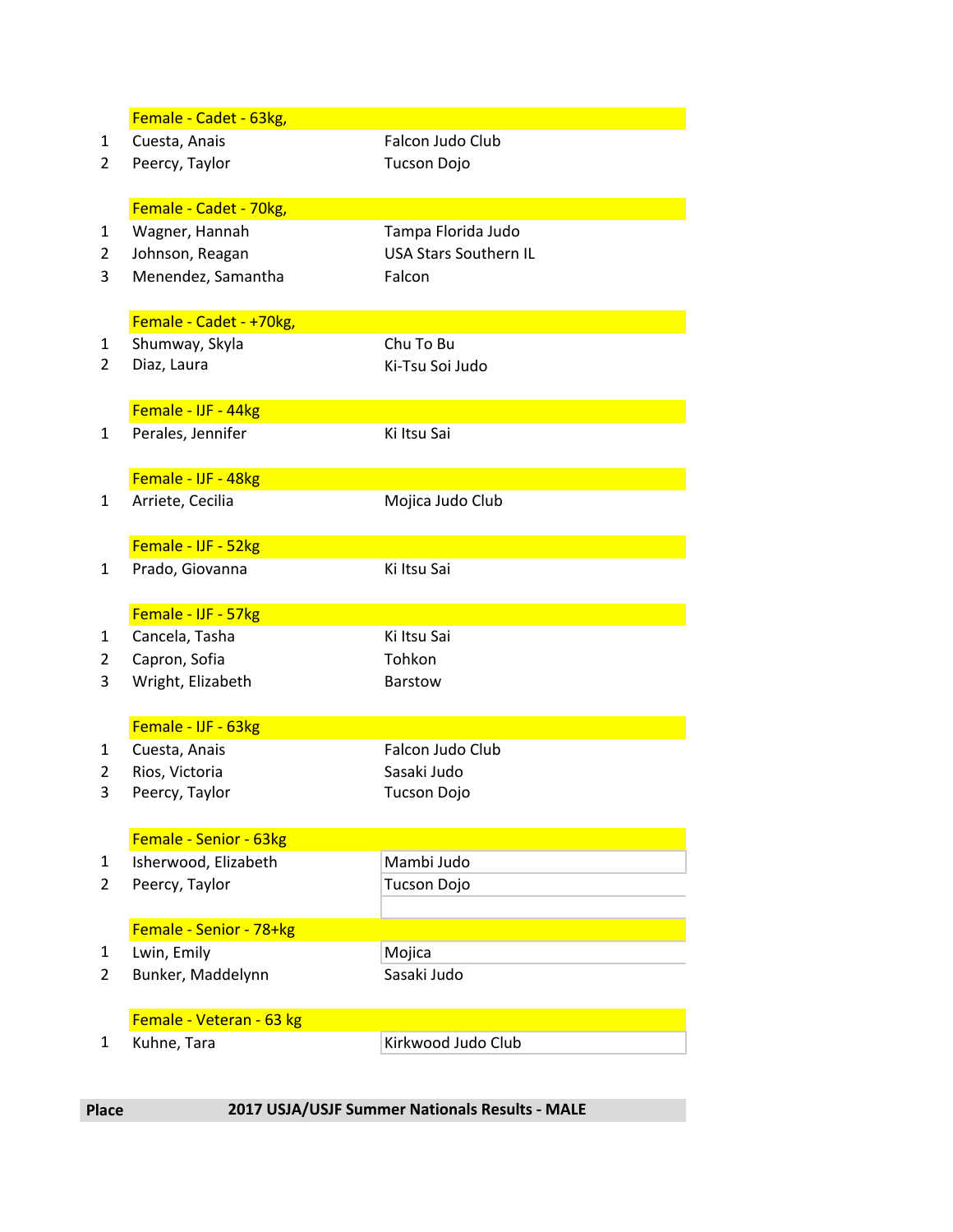|                | Male - Pee Wee - Light                  |                              |  |
|----------------|-----------------------------------------|------------------------------|--|
| $\mathbf{1}$   | Hicks, Jaice                            | Melton Judo Club             |  |
|                |                                         |                              |  |
|                | Male - Bantam 1 - 19 kg                 |                              |  |
| 1              | DoCarmo, Taylor                         | Chief Pride Judo             |  |
| 2              | Barak, Roy                              | Ki Itsu Sai                  |  |
| 3              | Castellanos, Mathew                     | Chief Pride Judo             |  |
|                |                                         |                              |  |
|                | Male - Bantam 1 - 23 kg                 |                              |  |
| $\mathbf{1}$   | Fabrizzio, Teran                        | Ki-Tsu Soi Judo              |  |
| $\overline{2}$ | Lobaina, Rafael                         | Chief Pride Judo             |  |
| 3              | Genereux, Blake                         | Suncoast Judo                |  |
|                |                                         |                              |  |
|                | Male - Bantam 2 - 25 kg                 |                              |  |
| 1              | Teran, Sebastian                        | Ki-Tsu Soi Judo              |  |
| $\overline{2}$ | Broadway, Tyler                         | Melton Judo Club             |  |
| 3              | Hutchins, Alonzo                        | Melton Judo Club             |  |
|                |                                         |                              |  |
|                | Male - Bantam 2 - 30 kg                 |                              |  |
| $\mathbf{1}$   | Basoa, Jake                             | <b>Budokan</b>               |  |
|                |                                         |                              |  |
|                | Male - Bantam 3 - 23 kg                 | Male - Bantam 3 - 23 kg      |  |
| 1              | Dancy, Nathaniel                        | ChuToBu                      |  |
|                |                                         |                              |  |
|                |                                         |                              |  |
|                | Male - Bantam 3 - 27 kg                 | Male - Bantam 3 - 27 kg      |  |
| 1              | Robins, Gordon                          | Santa Clara PAL              |  |
| $\overline{2}$ | Cherny, Ethan                           | Judo Sambo Center            |  |
| 3              |                                         | Mojica Judo Club             |  |
| 4              | Mojica, Lucas<br>Ramirez, Jacob         | <b>Champion Martial Arts</b> |  |
|                |                                         |                              |  |
|                | Male - Bantam 3 - 31 kg                 |                              |  |
| 1              | Segrera, Alejandro                      | Champion                     |  |
| $\overline{2}$ | Padron, Damian                          | Chief Pride Judo             |  |
|                |                                         |                              |  |
|                | Male - Bantam 3 - 35 kg                 | Male - Bantam 3 - 35 kg      |  |
| 1              | Rodriguez, Adonis Jr                    | A. Kolychkine                |  |
|                |                                         |                              |  |
|                | Male - Bantam 3 - +35 kg                | Male - Bantam 3 - +35 kg     |  |
| 1              | Ramirez, Sebastian                      | Ki Itsu Sai                  |  |
|                |                                         |                              |  |
|                | Male - Int. 1 - 26kg                    |                              |  |
| 1              | Gomes, William                          | Chief Pride Judo             |  |
| 2              | Fernandez, Cristian                     | Suncoast Judo                |  |
| 3              | Fernandez, Julien                       | Suncoast Judo                |  |
|                |                                         |                              |  |
|                | Male - Int. 1 - 30kg,<br>Viera, Lorenzo | R Tuero Judo                 |  |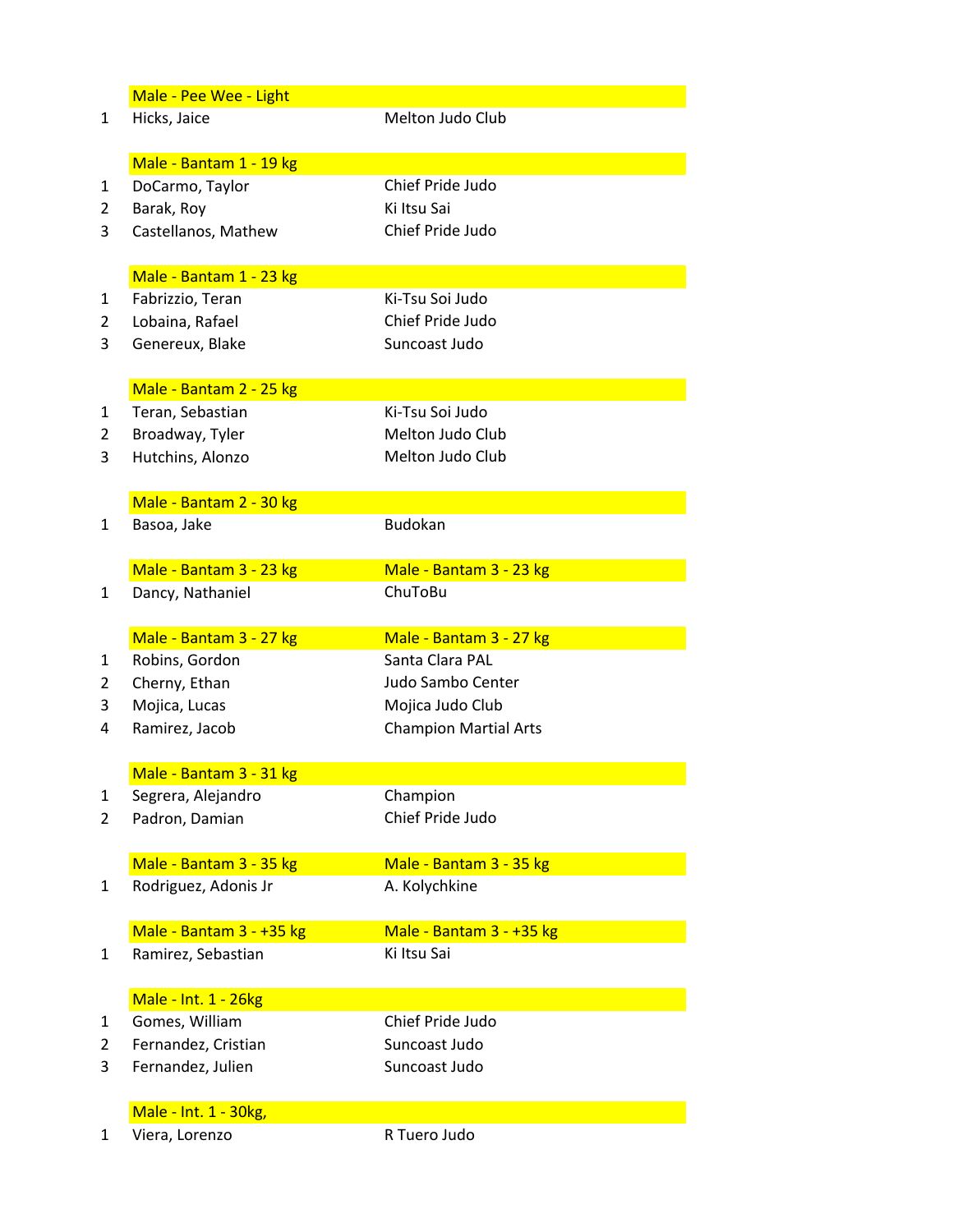| $\overline{2}$      | Zerden, Jake              | Hudson              |
|---------------------|---------------------------|---------------------|
| 3                   | Vallestero, Tristan       | N. Jesery Judo      |
|                     |                           |                     |
|                     | Male - Int. 1 - 34kg,     |                     |
| $\mathbf{1}$        | Tripp, Ryan               | <b>NJJ</b>          |
| 2                   | Oganezov, Nicholas        | Samir Judo          |
| 3                   | Morales, David            | Real Judo of Naples |
|                     |                           |                     |
|                     | Male - Int. 1 - 38kg,     |                     |
| $\mathbf{1}$        | Liubimovski, Daniel       | Samir Judo          |
| $\overline{2}$      |                           | Chief Pride Judo    |
|                     | DoCarmo, Kevin            |                     |
| 3                   | Robke, Nolan              | Chu To Bu Brasa     |
|                     |                           |                     |
|                     | Male - Int. 1 - 43kg,     | Chief Pride Judo    |
| $\mathbf{1}$        | Navarro, Jared            |                     |
| $\overline{2}$      | Lee, Aidan                | <b>Team Combat</b>  |
| 3                   | Hicks, Jaden              | Melton Judo Club    |
|                     | Alvarez, Daniel           | Ki Itsu Sai         |
|                     |                           |                     |
|                     | Male - Int. 1 - +43kg,    | Chief Pride Judo    |
| 1<br>$\overline{2}$ | Farnot, Anthony           | Ki Itsu Sai         |
|                     | Alvarez, Santiago         |                     |
|                     | Male - Int. 2 - 28kg,     |                     |
| 1                   | Valdez, Paulo             | <b>Barstow</b>      |
| $\overline{2}$      | Leiva, David              | <b>Budokan</b>      |
| 3                   | Andrade, David            | Tomodachi           |
|                     |                           |                     |
|                     | Male - Int. 2 - 31kg,     |                     |
| 1                   | Ivancich, Joseph          | <b>Team Combat</b>  |
| 2                   | Melton, Darren            | Melton Judo         |
| 3                   | Tono, Trent               | Tohkan Judo         |
|                     |                           |                     |
|                     | Male - Int. 2 - 34kg,     |                     |
| 1                   | Sheyneld, Lenny           | Judo Sambo Center   |
| $\overline{2}$      | Delgado, Javier           | R Tuero Judo        |
| 3                   | Cisneros, Rene            | Mojica Judo Club    |
|                     |                           |                     |
|                     | Male - Int. 2 - 38kg,     |                     |
| 1                   | Bouyssou, Gabriel         | Mayo Quanchi        |
| $\overline{2}$      | Velazco, Christopher      | Ki-Tsu Soi Judo     |
| 3                   | Baylock, John             | Cranford Judo       |
|                     |                           |                     |
|                     | Male - Int. 2 - 42kg,     |                     |
| $\mathbf{1}$        | Gomes, Jonathan           | Chief Pride Judo    |
| 2                   | Han, Samuel               | Han Judo Carbondale |
| 3                   | Padron Jr., Ernest "Ejay" | Panter Judo         |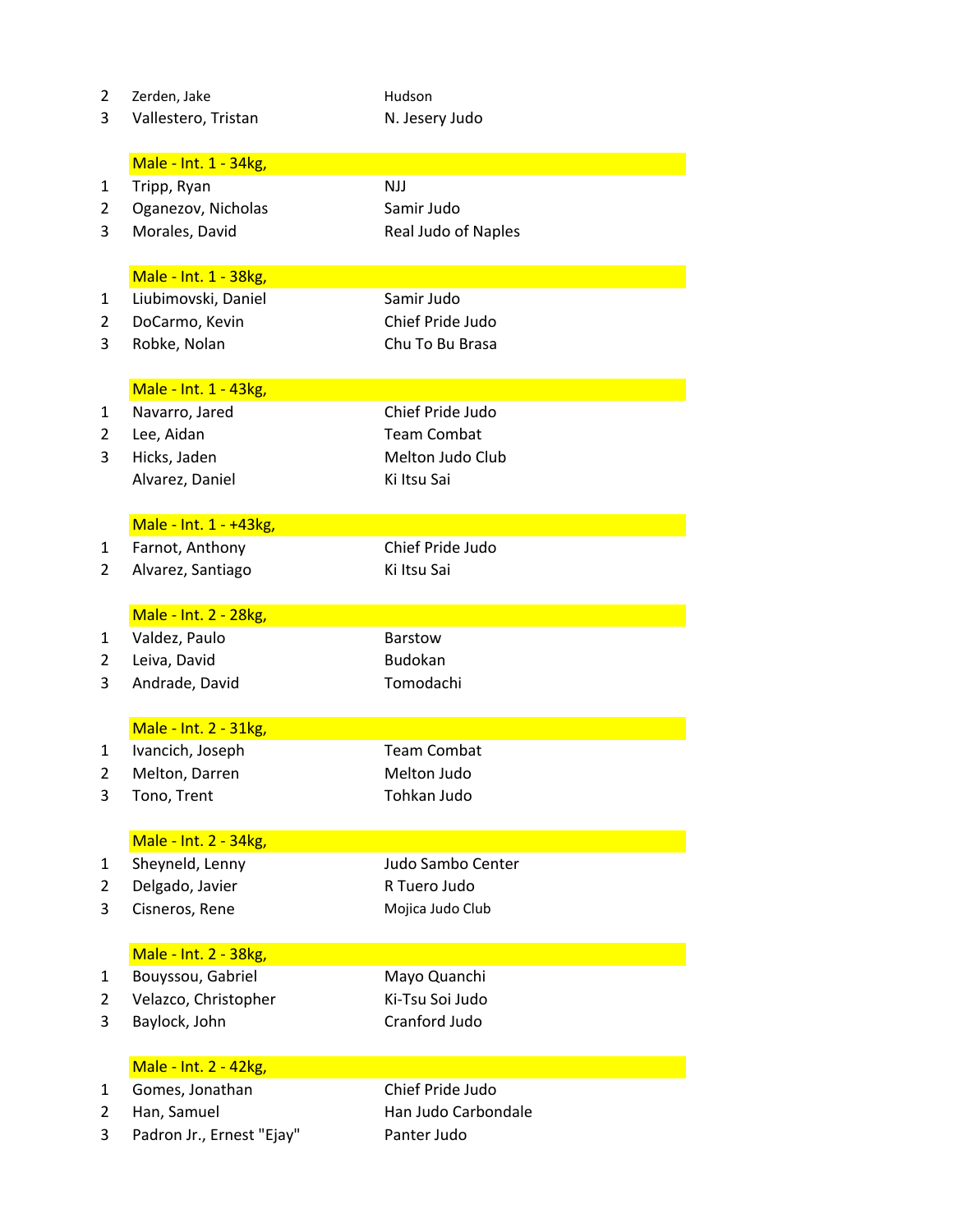|                | Male - Int. 2 - 42kg - NOVICE, |                               |  |
|----------------|--------------------------------|-------------------------------|--|
| 1              | Vecin, Jacob                   | <b>Champions Martial Arts</b> |  |
| $\overline{2}$ | Padron Jr., Ernest "Ejay"      | Panter Judo                   |  |
|                |                                |                               |  |
|                | Male - Int. 2 - 47kg,          |                               |  |
| 1              | Barak, Omer                    | Ki Itsu Sai                   |  |
| 2              | Gonzalez, Arnaldo              | Unaffilated                   |  |
| 3              | Khchirian, Aleksandar          | Valley Judo Institute         |  |
|                |                                |                               |  |
|                | Male - Int. 2 - 52kg,          |                               |  |
| 1              | Foronda, Albert                | Staten Island Judo            |  |
| 2              | Ferguson, Rufus                | Tampa Florida Judo            |  |
| 3              | Goldberg, David                | Staten Island Judo            |  |
|                |                                |                               |  |
|                | Male - Int. 2 - +52kg,         |                               |  |
| 1              | Miller, Evan                   | Marion PAL Judo               |  |
| 2              | Sangdee-Takeuchi, Romeo        | South Bay Judo                |  |
| 3              | Hernandez, Christopher         | Chief Pride Judo              |  |
|                |                                |                               |  |
|                | Male - Juv. A - 36kg           |                               |  |
| 1              | Hidan, Jason                   | Tohkon                        |  |
| $\overline{2}$ | Mata, Justin                   | <b>AJJA</b>                   |  |
| 3              | Tamai, Alex                    | College Park Judo             |  |
|                |                                |                               |  |
|                | Male - Juv. A - 40kg           |                               |  |
| 1              | Perez, Steve                   | Camal Judo                    |  |
| 2              | Yankilevich, Benjamin          | Staten Island Judo            |  |
|                |                                |                               |  |
|                |                                |                               |  |
|                | Male - Juv. A - 44kg           |                               |  |
| 3              | Clark, Robert                  | Kodokan of GA                 |  |
|                |                                |                               |  |
|                | Male - Juv. A - 48kg           |                               |  |
| 1              | Ramirez, Jose                  | Mojica Judo Club              |  |
| $\overline{2}$ | Ramos, Pedro                   | Real Judo of Naples           |  |
|                |                                |                               |  |
|                | Male - Juv. A - 53kg           |                               |  |
| 1              | Cherny, Matthew                | Judo Sambo Center             |  |
| 2              | Carlson, Seth                  | Tohkon                        |  |
| 3              | Johnson, Jukye                 | Godai Judo Club               |  |
|                |                                |                               |  |
| 1              | Male - Juv. A - 58kg           | Cranford JKC                  |  |
|                | Yonezuka, Jack                 |                               |  |
| $\overline{2}$ | Rodriguez, Dominic             | Ki-Tsu Soi Judo               |  |
| 3              | Johnstone, Justin              | N. Jersey Judo                |  |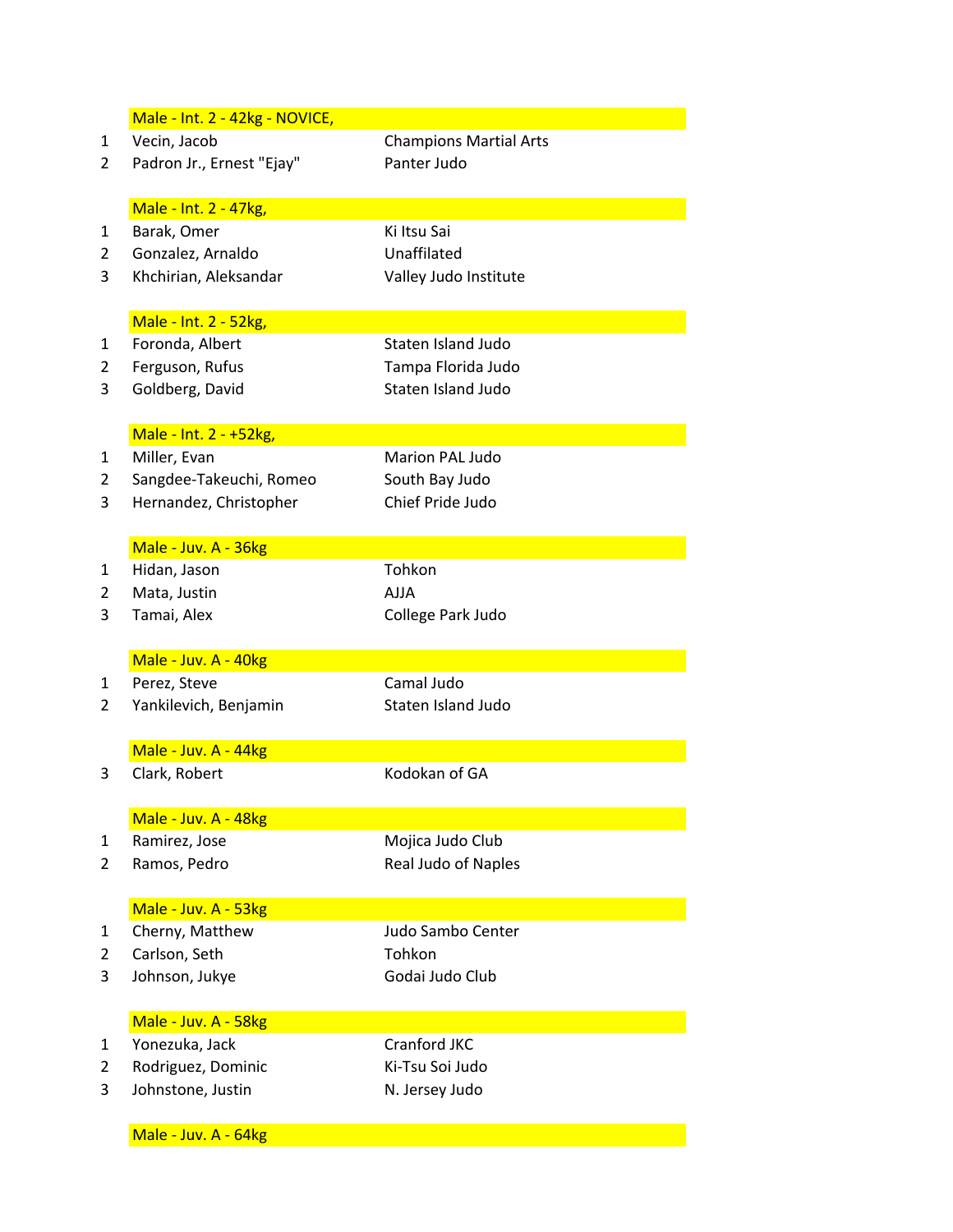| 1              | Capron, David         | Tohkon                     |
|----------------|-----------------------|----------------------------|
| $\overline{2}$ | Smith, Luke           | Ju Shin Kan                |
| 3              | Gonzalez, Abel        | <b>Budokan</b>             |
|                |                       |                            |
|                | Male - Juv. A - 64+kg |                            |
| 1              | Semenenko, Alex       | <b>Generation Judo</b>     |
| 2              | Gil, Randey           | Real Judo of Naples        |
| 3              | Meyer, Jaiden         | Kodokan of Cape Coral      |
|                |                       |                            |
|                | Male - Cadet - 50kg,  |                            |
| 1              | Fry, Joziah           | Mayo Quanchi               |
| $\overline{2}$ | Triguero, Adrian      | <b>JMJC</b>                |
| 3              | Pino, Michael         | <b>Budokan</b>             |
|                | Male - Cadet - 55kg,  |                            |
| $\mathbf{1}$   | More, Jacob           | Klisusai                   |
| 2              | Gonzalez, Michael     | Real Judo of Naples        |
|                |                       |                            |
|                | Male - Cadet - 60kg,  |                            |
| 1              | Juarez, Areath        | Code Jalsco                |
| $\overline{2}$ | Rodriguez, Nicholas   | Ki Itsu Sai                |
| 3              | Ramirez, Isaiah       | Barstow judo               |
|                |                       |                            |
|                | Male - Cadet - 66kg,  |                            |
| 1              | Castellanos, Victor   | <b>Budokan</b>             |
| $\overline{2}$ | Tonaka, Robert        | Ju Shin Kan                |
| 3              | Greer, Mitchell       | Mayo Quanchi               |
|                | Male - Cadet - 73kg,  |                            |
| 1              | Shleyger, Daniel      | Camal Judo                 |
| 2              |                       |                            |
|                | Cuffy, Trevor         | Mayo Quanchi               |
| 3              | Hernandez Jr., Ramon  | N. Jersey Judo             |
|                | Male - Cadet - 81kg,  |                            |
| $\mathbf{1}$   | Friedman, Matthew     | West Hempstead PAL         |
| 2              | Forbes, Zachary       | Kodokan Judo of Cape Coral |
|                |                       |                            |
|                | Male - Cadet - 90kg,  |                            |
| $\mathbf{1}$   | Semenenko, Alex       | <b>Generation Judo</b>     |
| $\overline{2}$ | Lentz, Joseph         | <b>GTFL Judo Jiu-Jitsu</b> |
| 3              | Clark, Walter         | kodokan of GA              |
|                | Male - IJF - 55kg     |                            |
| $\mathbf{1}$   | More, Jacob           | Ki Itsu Sai                |
|                |                       |                            |
|                | Male - IJF - 60kg     |                            |
| 1              | Ramirez, Isaiah       | Barstow judo               |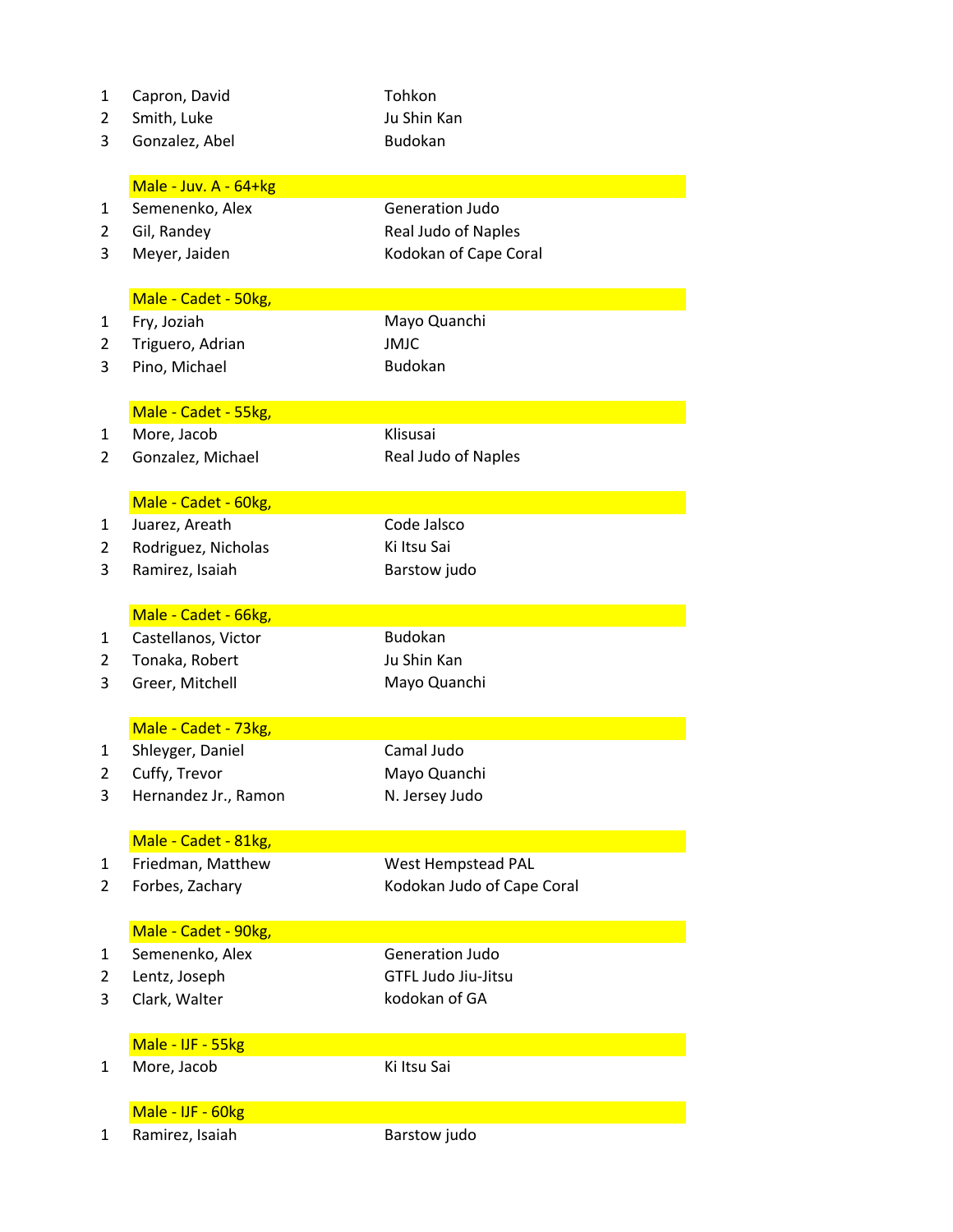| $\overline{2}$ | Juarez, Areath                 | Code Jalsco         |
|----------------|--------------------------------|---------------------|
| 3              | Rodriguez, Nicholas            | Ki Itsu Sai         |
|                |                                |                     |
|                | Male - IJF - 66kg              |                     |
| $\mathbf{1}$   | Menendez, Alejandro            | Falcon              |
| 2              | Castellanos, Victor            | <b>Budokan</b>      |
| 3              | Brooks, Micah                  | Mayo Quanchi        |
|                |                                |                     |
|                | Male - IJF - 73kg              |                     |
| $\mathbf{1}$   | Shleyger, Daniel               | Camal Judo          |
| 2              | Triguero, Sherwen              | <b>JMJC</b>         |
| 3              | Cuffy, Trevor                  | Mayo Quanchi        |
|                |                                |                     |
|                | Male - IJF - 81kg              |                     |
| 1              | Arawelgan, Davit               | Camal Judo          |
| 2              | Serikbaev, Elyor               | Chu To Bu           |
| 3              | Cherny, Steven                 | Judo Sambo Center   |
|                |                                |                     |
|                | Male - IJF - 90kg              |                     |
| 1              | Stout, Jeffrey                 | Sasaki Judo         |
| 2              | Jolif, Evan                    | Tahiti              |
| 3              | Lentz, Joseph                  | GTFL Judo Jiu-Jitsu |
|                |                                |                     |
|                | Male - IJF - 100kg             |                     |
| 1              | Flores, Matthew                | Cary Judo           |
|                |                                |                     |
|                | Male - IJF - 100+kg            |                     |
| $\mathbf{1}$   | Nemec, Zachery                 | Chicago Police Judo |
| 2              | Flores, Matthew                | Cary Judo           |
|                |                                |                     |
|                | <b>Males - Senior - Novice</b> |                     |
| $\mathbf{1}$   | Aguilar, Fernando              | Mambi Judo Club     |
| 2              | Roux, Barend                   | Tomodachi           |
|                |                                |                     |
|                | Male - Senior - 66kg           |                     |
| 1              | Menendez, Alejandro            | Falcon              |
| 2              | Matsushita, Yu                 | Hollywood Judo      |
| 3              | Delanne, Cedric                | Tahiti              |
|                |                                |                     |
|                | Male - Senior - 73kg           |                     |
| $\mathbf{1}$   | Lafont, Gaston                 | Tahiti              |
| 2              | Flynn, Jacob                   | Sasaki Judo         |
| 3              | Pinto, Gianfranco              | Ki Itsu Sai         |
|                |                                |                     |
| 1              | Male - Senior - 81kg           |                     |
|                | Mendes, Gabriel                | Studio 540          |
| $\overline{2}$ | Serikbaev, Elyor               | Chu To Bu           |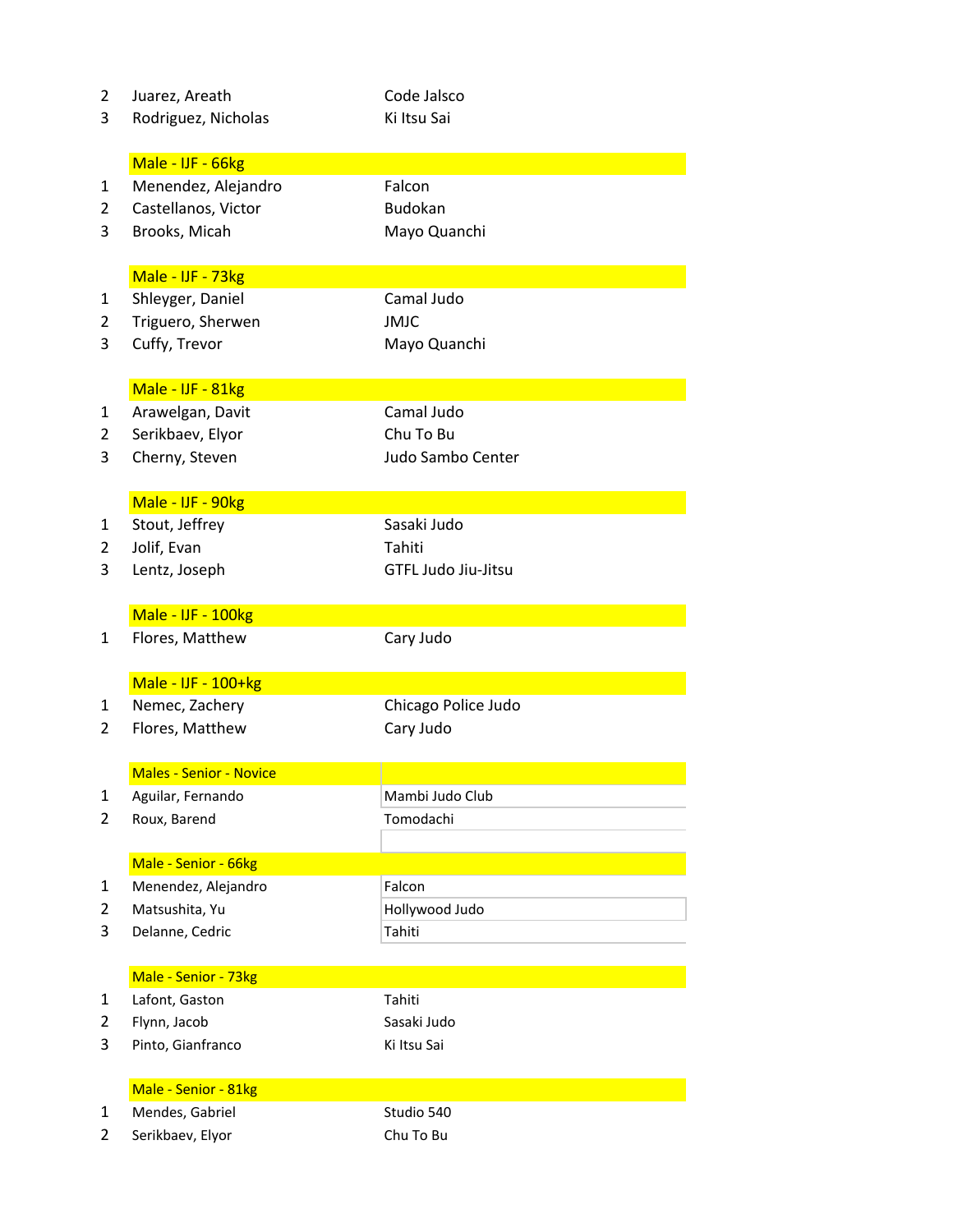| 3              | Szulinski, Wajciech                        | Sylvester Gawet Judo          |
|----------------|--------------------------------------------|-------------------------------|
|                | Male - Senior - 90kg                       |                               |
| 1              | Villefort, Danillo                         | Ki Itsu Sai                   |
| 2              | Plantard, Alexis                           | <b>Maison Alfort</b>          |
| 3              | Stout, Jeffrey                             | Sasaki Judo                   |
|                |                                            |                               |
|                | Male - Senior - 100kg                      |                               |
| 1              | Flores, Matthew                            | Cary Judo                     |
| 2              | Raihauti, Aiurahi                          | Tahiti                        |
| 3              | Causey, David                              | Onikusu                       |
|                |                                            |                               |
|                | Male - Senior - 100+kg                     |                               |
| $\mathbf{1}$   | Nemec, Zachery                             | Chicago Police Judo           |
| 2              | Picard, Jeremy                             | Tahiti                        |
|                |                                            |                               |
|                | Male - Veteran - 60kg                      |                               |
| $\mathbf{1}$   | Jakimenko, Dmitrii                         | <b>Judo 2000</b>              |
| 2              | Fletcher, Eliijah                          | American Judo                 |
|                |                                            |                               |
| 1              | Male - Veteran - 66kg<br>Snowney, Nicholas | Fushi Cho                     |
|                |                                            |                               |
|                | Male - Veteran - 73kg                      |                               |
| 1              | Ames, Ryan                                 | WPB Judo Academy              |
| $\overline{2}$ | Casuso, Alezandro                          | R. Tuero                      |
| 3              | Snowney, Nicholas                          | Fushi Cho                     |
|                |                                            |                               |
|                | Male - Veteran - 90kg over 50 yrs          |                               |
| 1              | Marmol, Marco                              | Kolychkine Judo               |
| 2              | Kinder, James                              | Camal Judo                    |
| 3              | Sutton, Reginald                           | Pro-Fit Judo                  |
|                |                                            |                               |
|                | Male - Veteran - 90kg under 50 yrs         |                               |
| $\mathbf{1}$   | Villefort, Danillo                         | Ki Itsu Sai                   |
| 2              | Plantard, Alexis                           | <b>Maison Alfort</b>          |
| 3              | Lagares-Garcia, Jorge                      | Samari Judo                   |
|                | Male - Veteran - 100kg                     |                               |
| 2              |                                            |                               |
|                |                                            | Portland Judo                 |
| 1              | Loose, Lorenzo                             | vineland Judo                 |
|                | Marquez, Ray                               |                               |
|                | Male - Veteran - 100+kg                    |                               |
| $\mathbf{1}$   | Eckersen, John                             | <b>CaraamDen Martial Arts</b> |